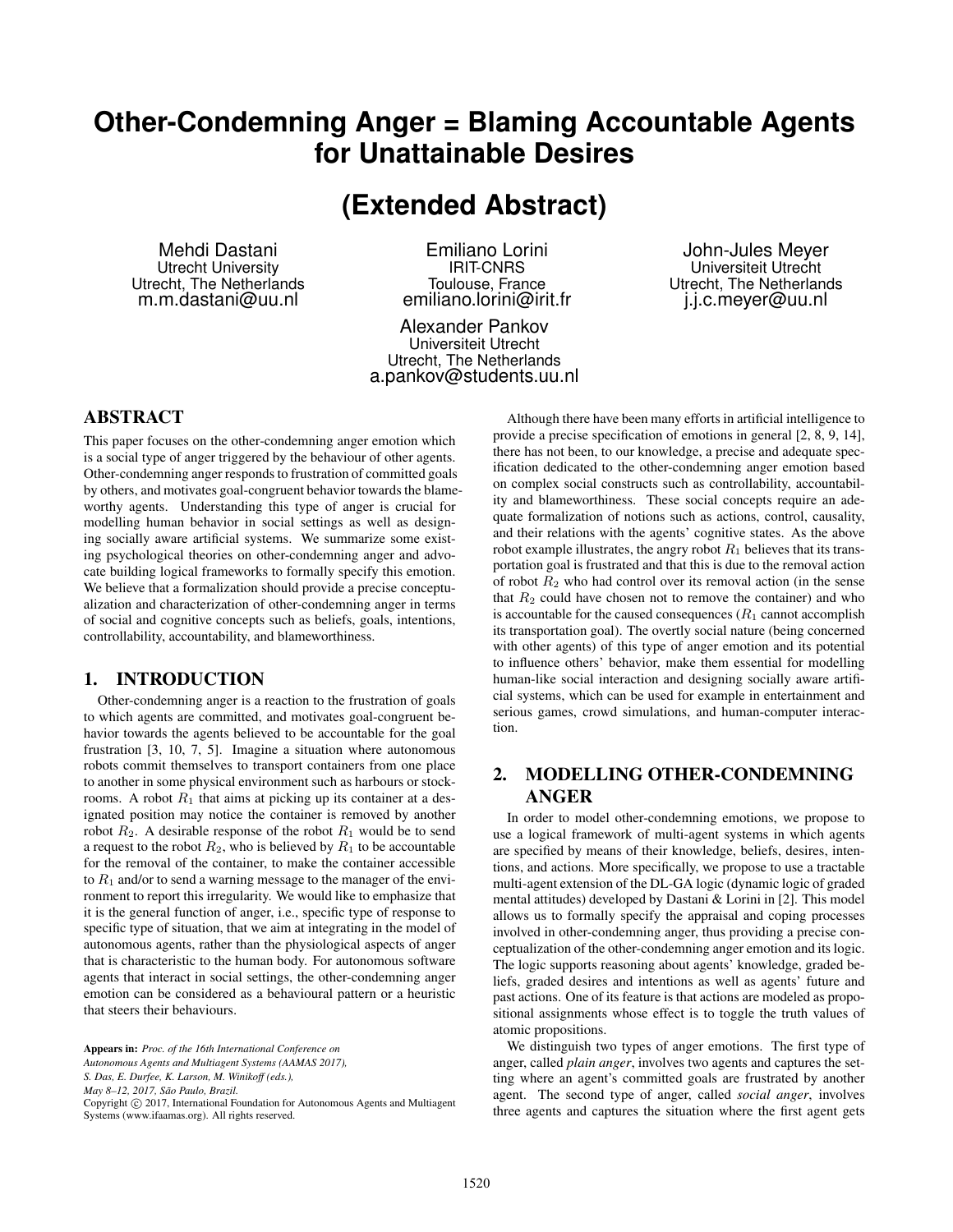angry at the second agent because the second agent harms a third agent who is in some social relation with the first agent. For social anger, we assume some social rules the existence of which are due to (or depend on) some norms or organisation that governing the multi-agent environment. These assumed social rules may relate the goals of the first and the third agents such that the frustration of the third agent's goals by the second agent indirectly frustrates the goals of the first agent. For example, consider an extension of the robot example with a new manager agent that is responsible for the distribution and accomplishment of the transportation goals of all transport robots, including robot  $R_1$ . In this setting, the manager agent and robot  $R_1$  are in an organisational setting where the achievement of the transportation goals of  $R_1$  may contribute to the achievement of the goals of the manager agent. If  $R_2$  frustrates the goal of  $R_1$ , then  $R_2$  will indirectly and through the existence of the social rule frustrate the goal of the manager agent and therefore make this agent angry.

The theoretic and empirical support for our modelling proposal is derived from cognitive and social psychology, in particular the emotion theories [3, 10, 7, 12, 13, 5]. Other-condemning anger is commonly viewed as a negatively valenced reaction to the actions of other agents [10]. It is an instance of the *other-condemning* emotions [5], and triggered by frustration of a goal commitment [10, 7]. In our robot example, the goal that the transport robot is committed to, i.e., the goal to have the container at its designated position, is frustrated. This broad view of other-condemning anger has been refined by emotion theories to distinguish it from other negative emotions such as sadness, guilt and remorse that also can arise from *goal incongruence*.

Most emotion theories distinguish other-condemning anger from other negative emotions by attributing *blame* for goal incongruence to other agents [7, 3]. As a result, blame towards someone else becomes a necessary condition for other-condemning anger, for without the attribution of blame we can expect an emotion such as sadness. What does it mean, however, to blame someone for goal incongruence? According to [7], blame is an appraisal based on *accountability* and imputed *control*. To attribute accountability is to know who caused the relevant goal-frustrating event, and to attribute control is to believe that the accountable agent could have acted differently without causing the goal-incongruence. In our example, robot  $R_1$  believes that robot  $R_2$  is accountable for removing the container and that  $R_2$  has the choice not to remove the container. According to Lazarus, anger is triggered if, in addition to above conditions, the *coping potential* (the evaluation of the possible responses) is viable. The prototypical *coping strategy* of other-condemning anger generally involves attack, or other means of getting back at the blameworthy agent, with the intention of restoring a goal-congruent state of affairs [6, 3, 7]. In our running example, the robot  $R_1$  can send a request to  $R_2$  to make the container accessible to  $R_1$  and/or to report this irregularity to the environment manager.

The second type of anger, i.e., social anger, is similar to what is often called *moral anger*, where a first agent is morally angry at a second agent because the second agent harms a third agent by violating some moral norm (for a review on the literature from social psychology see [16]; for a more philosophical treatment see [11]). In such cases, an agent can rightfully be angry without any of his own goals being directly frustrated. In our extended example, the manager agent, which may be a software agent as well, may get angry at robot  $R_2$ , because  $R_2$  has frustrated the goal of  $R_1$ . The actual reason for an agent to get angry at the third agent is the existence of a social rule that prescribes and promotes cooperation. For example, in case of human agents the reason for being angry can

be the violation of a moral rule that prescribes agents not to harm the autonomy of each other. As argued in [12], autonomy is seen as a right (i.e., a moral norm) pertaining to harm against persons. The typical coping strategy for social anger is similar to the coping strategy for the plain anger and promotes socially-congruent behavior. Combining this aspect of social anger with the elicitation conditions of plain anger allows us to informally describe othercondemning anger in psychological terms as follows: Displeasure from thwarting of a personal goal, or a social rule aimed at preserving the goal commitment of other agents, combined with attribution of blame for the goal-thwarting state of affairs to another agent, and an estimate of one's own coping potential as favouring attack towards the blameworthy agent.

### 3. CONCLUDING REMARKS

Although the focus of our work is other-condemning anger, we believe that a logical framework could be used to model various other-condemning social emotions such as disgust and contempt. The characteristic features of the other-condemning emotions are its multi-agent flavor and the inclusion of emotion intensity. Although the importance of emotion intensity has been stressed by appraisal theorist, most of the formal models in the literature have ignored at least one of them. For example, [1, 9, 15] ignores emotion intensity and [2] does not have multi-agent flavor. Although our proposal is inspired by [2], we believe the model should be modified significantly in order to accommodate the characteristic feature of other-condemning emotions. In particular, we believe other-condemning and socially oriented anger requires extending the single agent framework proposed in [2] to a multi-agent framework. Moreover, the framework needs to be extended with the converse of physical actions to reason about the state of the world before the execution of an action. Such feature is of crucial importance to some components of anger, e.g., responsibility and blame.

Another influencing work on the topic has been the work of Steunebrink, Dastani and Meyer [14]. Unlike our proposal, [14] takes emotion intensity as primitive, without explaining how it depends on belief and goal strengths. Furthermore, we believe that the developed logical framework should be rigorously specified and analyzed. The work presented in [14] does not provide any decidability results or axiomatization, which is required to investigate the decidability of the logical framework. Finally, [4] propose a formal model of emotions which incorporates both emotion intensities and coping. However, the authors do not provide any details on the underlying logic, which makes comparing the two approaches difficult.

The contribution of our proposal should be viewed as twofold. First, it advocates a precise conceptualization and characterization of other-condemning social anger and its integration in a cognitive model of agency. Second, it advocates formal understanding of human-like social behavior which should pave the way towards designing socially aware software systems. We intend to extend the set of other-condemning emotions in future work and provide an analysis on the relation between various social and moral emotions. We believe that the dynamic nature of any logic of othercondemning emotions should be powerful enough to allow complex actions such that the accountability notion can involve actions that have been performed in some state in the past.

#### **REFERENCES**

[1] Carole Adam, Andreas Herzig, and Dominique Longin. A logical formalization of the occ theory of emotions. *Synthese*, 168:201–248, 2009.